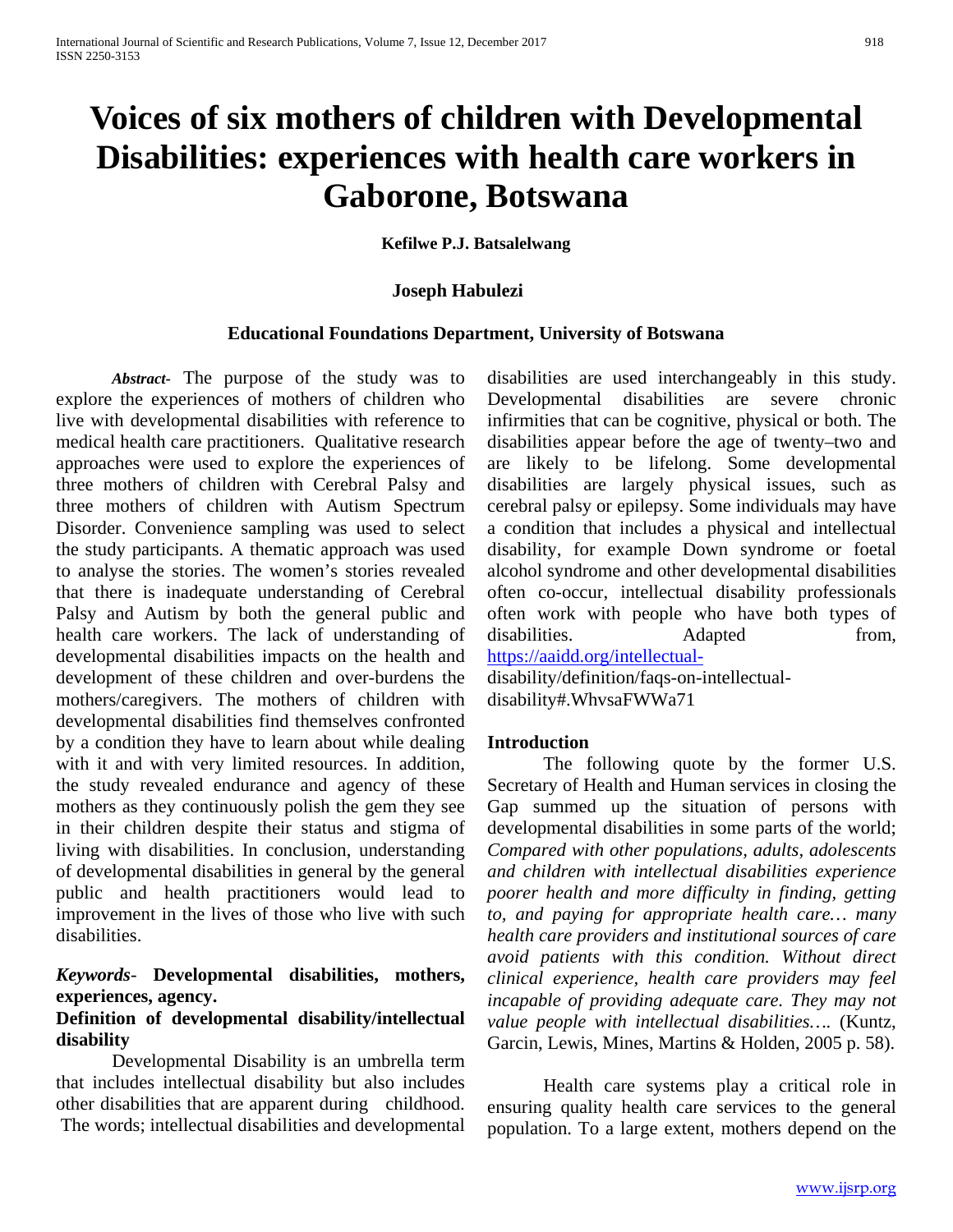advice and education on child care they receive during prenatal and postnatal lessons from the health care workers. One of the main goals of these sessions is to ensure the wellbeing of both mothers and babies; thus enabling them to fulfil their mothering role. The ideal postnatal care training should include: emergency preparedness and complication readiness for the mother and baby. Based on this, accessing the health care systems is associated with hope for solutions of wellness. However, observation is that no one prepares mothers and families to care for children with disabilities in Botswana. The mothers face a double challenge of learning of the situation they are confronted by and at the same time being primary caregivers. This situation is often worse where resources are limited. Observation is that not much is known about developmental disabilities by both the general public and the health care workers. As such mothers of children with developmental disabilities and their children are bound to experience insufficient assistance characterized by discriminatory attitudes. As reflected in the former U.S secretary of Health and Human services' words, persons with disabilities at some point in their lives, face prejudice and negligence. This discrimination against children with disabilities perpetuates the struggles of this marginalized population and continuously widens the gap between them and their non- disabled peers.

This study therefore, aims to explore the experiences of six mothers of children with developmental disabilities in regard to treatment they receive from health care workers in Gaborone and Bokaa in Botswana. In addition, the study establishes the mothers coping strategies.

# **Prevalence of disability in Botswana**

About 15% of the world population is people living with disabilities, and 80% of this group lives in Sub Saharan Africa. The results from the 2011 Population and Housing Census show that, of the total Botswana population of about 2 million people, 59,103 (2.92 %) were reported to be people with disabilities (Central statistics, 2011). This is almost equal to the 2001 prevalence rate of 2.99 %. Based on the analysis of the 2011 Population and Housing Census data, the findings revealed that there has not

been significant change in the national prevalence rate of disability between 2001and 2011 census, as the prevalence is still around 3.0% for both males and females. The most common type of disability reported was visual impairment (49%) followed by hearing impairment (20%). Disability is more prevalent in rural areas than in urban areas. This is consistent with pervious censuses and world trends ( Mmatli, Kebotsamang & Lesetedi,(2011). The data further showed that people with disabilities were more likely to have never been to school. Not much was found on access to health care systems, hence the study's main objective to find out what the experiences of mothers/caregivers of children with developmental disabilities are with specific reference to medical health practitioners.

# **Literature**

There is evidence of prevalence of disparities and inequities that characterize the health outcomes of people living with disabilities in general. For example, literature**,** (Groce, 2014; World Health Organization, 2007) shows that interrelated factors that include socio-cultural, attitudinal and economic factors contribute to the marginalization of children with developmental disabilities in society. In addition, Krahn, Walker and Correa- De-Araujo, (2015) argue that the existing health disparities among people living with disabilities and their "non-disabled" peers are avoidable. For example, it has been noted that in certain cultures babies born with disabilities were not valued, and were often hidden to avoid the shame they would bring to their parents, while in other cultures they are considered to be a curse or a sign of the wrath of God to the family. These discriminatory cultural attitudes are also transmitted to society in general through folklore, books, films or television programmes (Innocenti research Digest, 2007). In modern times, the existence of deep-seated negative attitudes has been observed to play a major role in perpetuating the marginalization of children living with developmental/intellectual disabilities and disability in general.

Different models of approach aimed at improving people with disabilities' lives have evolved from the medical model where for a long time; children with disabilities were treated as objects of charity and passive recipients of welfare (Groce &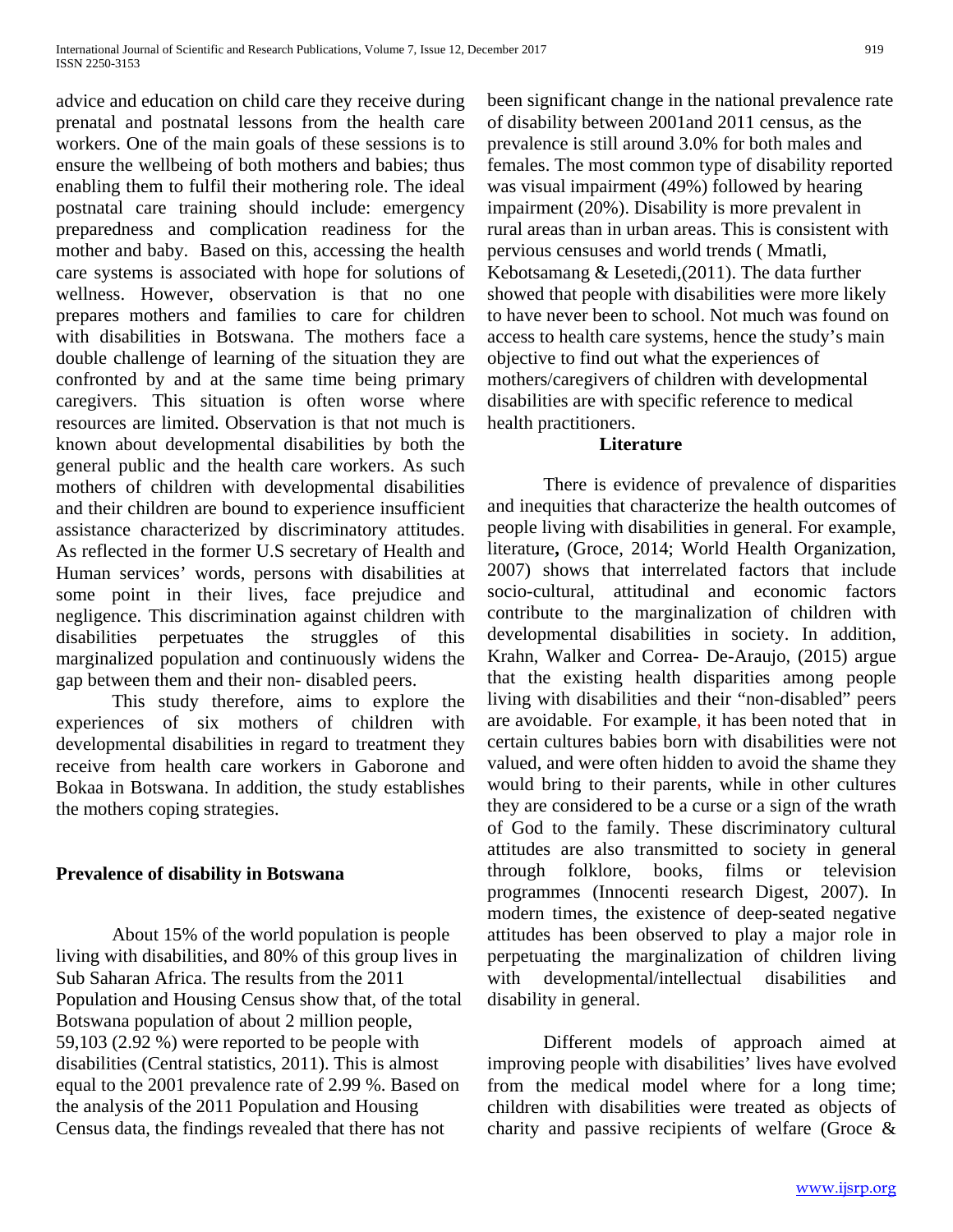Kett, 2013). Often, conditions at the institutions (that prevailed with the medical model) were disheartening. This charity-based legacy persisted in many countries and to some extent it still affects the perception and treatment received by children with disabilities. Along with the Convention on the Rights of Children (CRC), the Convention on the Rights of Persons with Disabilities (CRPD), adopted by the United Nations General Assembly in December 2006, brought a new agenda of hope that aims to promote the human rights of all children with disabilities. Leeder and Dominello, (2005) noted that though a lot has been achieved in health at a global level, there is still persistence of inequalities especially with regard to the health and welfare of persons with intellectual disabilities.

Studies show that people with intellectual disability generally experience poor health than the general population (World Health Organization, 2011 Report; Beagne & Durvasula, 1999) . People living with intellectual disability are often associated with lower life expectancy and less morbidity because not much is known about them. This same population is mostly at risk of obesity and respiratory related complications (Beagne, 1996). In addition dental disease has been found to be rife among people with intellectual disabilities and other conditions which are dealt with accordingly on persons with no disabilities (Beagne, Lennox & Parmeter, 1999 in Leeder & Dominello, 2005).

Findings from Krahn, Hammond and Turner's (2006) study revealed a cascade of health disparities experienced by this particular group. These include higher prevalence of adverse conditions, inadequate access to quality health services, inadequate attention to care needs as well as inadequate focus on health promotion in all societies and these compromise the enjoyment of their rights (World Health Organisation, 2011). The fact that they are already not counted for in most programmes, they are often left out on health campaigns such as breast cancer screening, cervical cancer and others. Beange and Durvasula (2001) add that breast cancer deaths occur three times more commonly among women with cerebral palsy than any other.

Another observation is that people living with intellectual disability are often left out even in campaigns against any global epidemic of whatever nature especially in health. In another study Beange, Lennox and Parmeter (1999) state that what is apparent with 'non- disabled' children often goes unnoticed with persons with intellectual disabilities. For example, even though children with intellectual disabilities are more vulnerable to HIV and AIDS infections, rape and unplanned pregnancies, they are often left out on campaigns on issues pertaining to sexualities. Groce (2013) made an observation that there are various myths and stereotypes about people with disabilities, several myths related to disability include the assumption that people with disability are asexual, and do not need sex education. Such assumptions influence the lack of services and programmes on HIV for people with disabilities. Groce (2013) argued that the stigma associated with disability has led to people avoiding the issue of HIV and AIDS because it creates double stigmatization due to both disability and HIV and AIDS.

In another study, Leeder and Dominello (2005) pointed that despite the large general gains in global health, the gains have not been spread evenly. This unevenness is underpinned by inequalities in the society. It has been observed that one of the greatest impediments in the general health and well-being of persons with intellectual disabilities is the long standing stigma, societal discrimination and negative attitudes that arise from misconceptions, stereotypes and attitudes that link disability with punishment for past sins, misfortune and witchcraft. Arguably, this has even permeated the health practice institutions. Given that health care workers are to a large extent expected or hoped to provide solutions to 'all health problems', it is disheartening to experience this perpetual health disparities and inequities in relation to people with intellectual disabilities.

Moyle, Iacono and Liddel (2010) carried out a study on knowledge and perceptions of graduate medical practitioners in Malaysia of their role in medical care of people with developmental disabilities. Their study indicated deficit and consistencies in both content and experience. The study concluded that there is need for increased content, training and exposure in relation to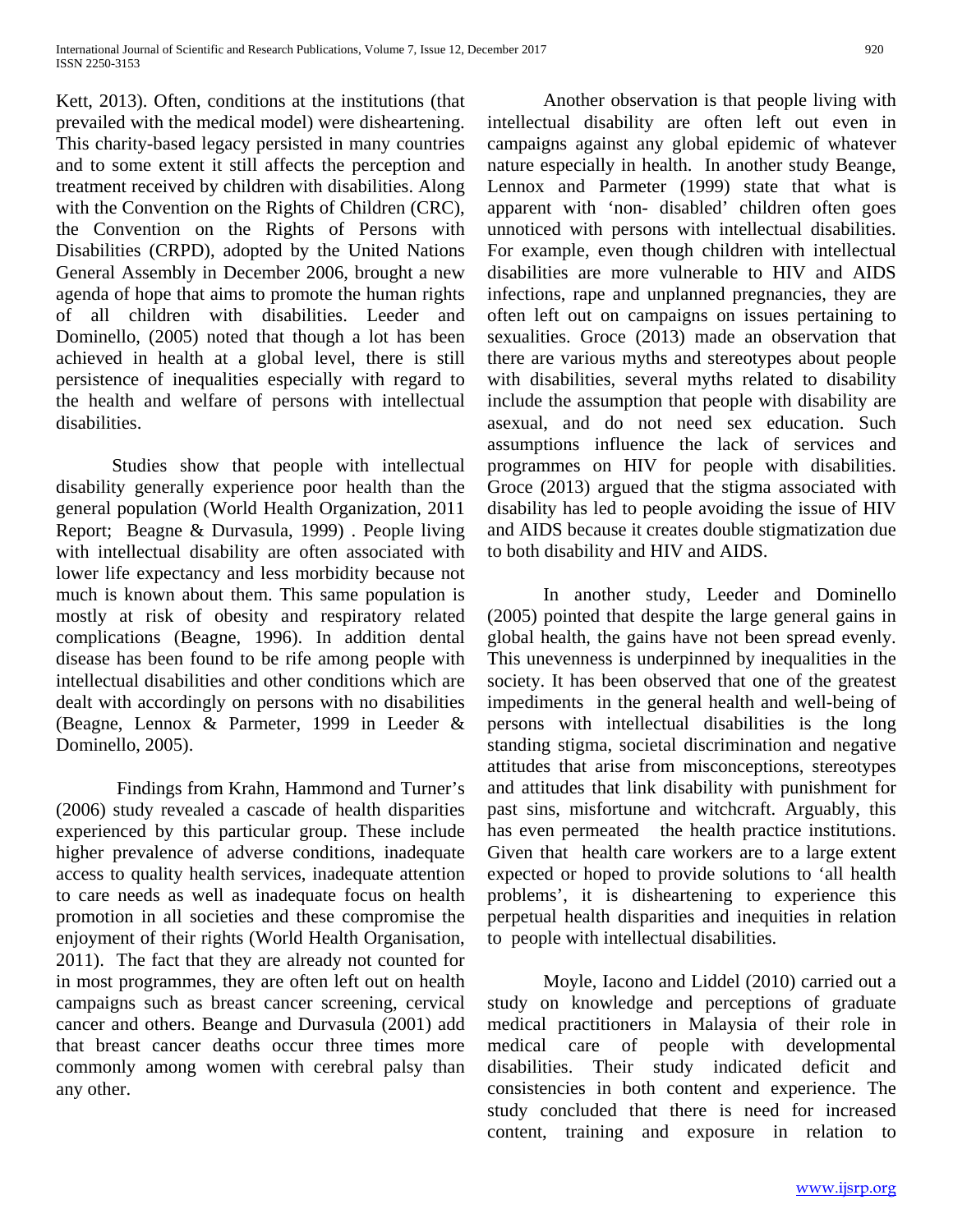developmental disabilities in all settings of undergraduate medical training.

Summing up, the literature reviewed revealed that the problems associated with poor health outcomes of people with developmental disabilities are at most linked to lack of knowledge and understanding of developmental disabilities and discriminatory attitudes by health care practitioners. Krahn, Hammond and Turner's (2005) study revealed this dearth of information as a global phenomenon. For example, Moyle, Iacono & Liddell (2010) linked the poor health outcomes of people with intellectual disabilities/developmental disabilities to lack of knowledge and experience with this population by medical practitioners.

# **Theoretical frameworks**

The theory of intersectionality is based on the concept that oppressive institutions within a society, such as racism, ageism, ableism, sexism and homophobia do not act independently, but are instead interrelated and continuously shaped by one another (Joseph, 2015). Intersectionality framework was coined by the feminist scholar Crenshaw and its proponents argue that it can be used to understand systemic injustices and social inequalities. On women, it stipulates that women suffer from diverse discriminations due to several factors such as gender, age, class, disability and others.

Intersectionality is a tool that can guide researchers, policy makers and practitioners to learn about and respond to the diverse experiences of mothers of children living with disabilities and the social structures and systems that often exclude and silence them. Persons with disabilities (and their caregivers) are often viewed as the recipients of support and the beneficiaries of social programs rather than recognized as experts essential to the development of inclusive programs and policies. Even when consultation with experts occurs, the implementation of programs and policy may misrepresent them. The authentic representation of complex experience, the influence of intersecting social factors like gender, age, sexuality, culture and the true extent of the inaccessibility of resources and opportunities are most often still missing (Kudsen 2006). Using intersectionality can result in practices

and processes that are progressive, more socially just, and consistent with the needs of those living with disabilities (Knudsen, 2006).

# **Purpose**

The purpose of the study was to explore experiences of children with Developmental disabilities (CP & autism) in the hands of medical practitioners through the voices of their mothers. The aim of the study is to give a voice to this marginalised population and create a platform for their stories to be heard.

# **Research Questions**

The study answered the following questions:

- 1. What are the experiences of children with Intellectual Disabilities (cerebral palsy & autistic disorder) in the hands of medical practitioners in Botswana?
- 2. How do the mothers of these children mould the gem they see in their children despite their experiences and challenges?

# **Research Methodology**

This qualitative study is phenomenological in nature because it is based on real life experiences; it depicts typical situations, daily experiences or occurrences and encounters of the participants with medical practitioners (McMilan & Schumacher, 2014; Giorgi & Giorgi, 2003).

# **Study participants**

Six mothers were sampled using convenience sampling; three were mothers of children with Cerebral palsy and three were mothers of Autistic children. Four of the participants live in Gaborone while two lived in Bokaa village in Kgatleng District

#### **Instruments**

Focus group discussions, autobiographies and one-on- one in-depth interviews were used to collect the mother's stories. One- on-one interviews lasted for approximately 45 minutes each depending on the willingness of the participant to talk.

#### **Ethical Considerations**

Relevant steps that have to do with research with human subjects were taken. The purpose of the study was explained to the participants and issues of confidentiality were observed. Pseudonyms are used to protect the participants in the study. Participants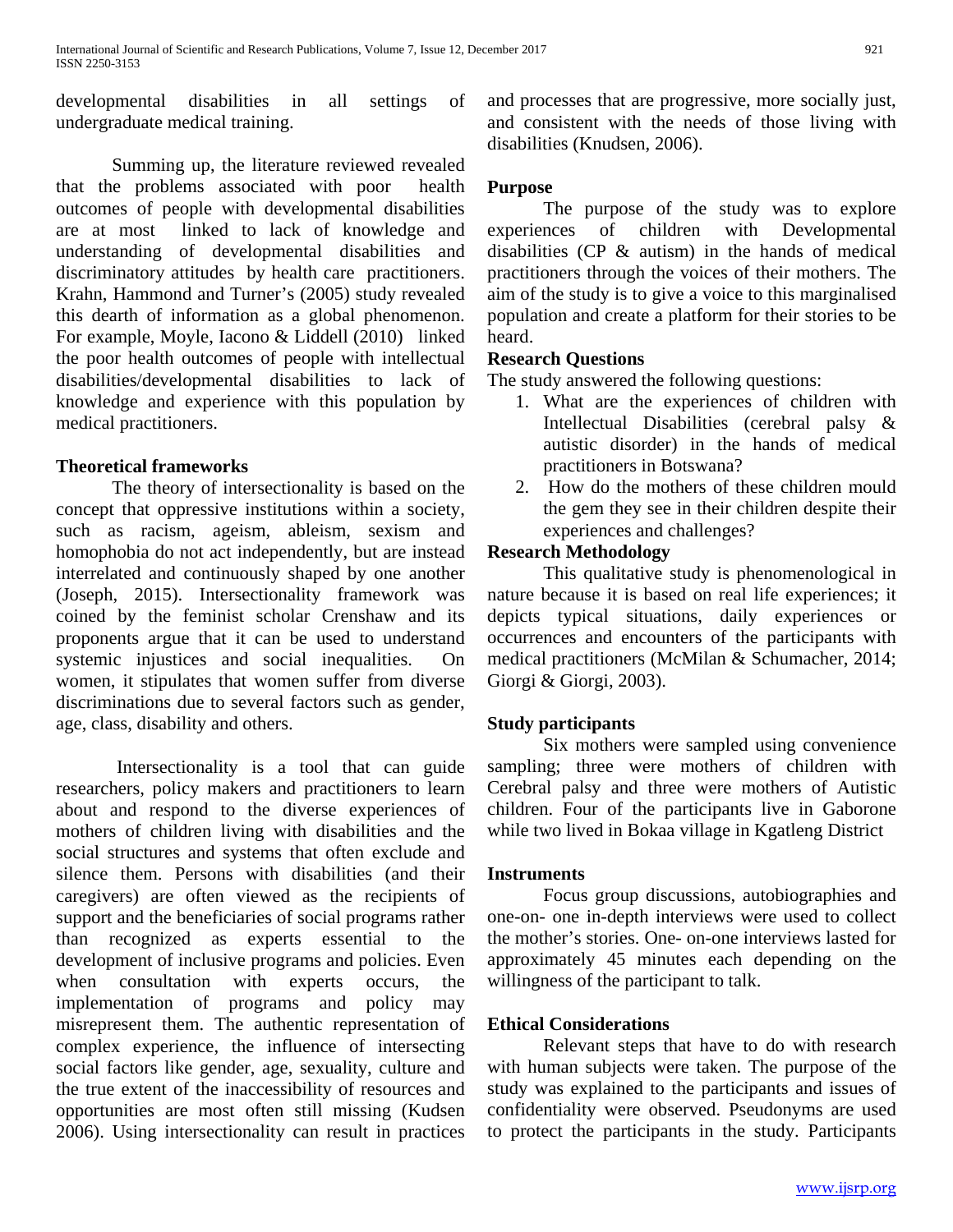were asked to be free to ask for clarification of anything they would want to know or understand about the study. They were also made aware that they can withdraw from the study at any point if ever they felt like withdrawing. As a way of further protecting participants, the author used anonymity even in acknowledging the participants. Prior to the start of the data collection, two meetings were held to explain the purpose of research and consent forms were filled by the participants.

# **Data analysis**

After every interview session, data was transcribed verbatim. We repeatedly listened to the audio tapes and read the transcriptions to familiarize with the women's narratives (Creswell, 2007). Data was analysed according to themes as they emerged from the data collected.

# **Results**

From the autobiographies, group discussions and in- depth interviews conducted with participants, it was apparent that people living with developmental disabilities face challenges in accessing medical health care due to various reasons. Below are the themes that emerged from the mothers' narratives: late diagnosis, lack of understanding of the disability, attitude to disabilities, being insensitive and lack of counselling. The mothers' stories also revealed resilience, agency and strength in each other's support.

#### **Late diagnosis**

Generally participants indicated late diagnosis of their children's conditions by the medical practitioners. From the participants' stories, it is clear that the conditions of cerebral palsy and autism are not well known or researched even by medical practitioners such that mothers get frustrated at first by the problems they see their children displaying especially that they fail to get professional help quickly. This is what Mma K echoed about her son with cerebral palsy:

*I was a young mother when I gave birth to my two boys. One of the twins, seemed weak. He made sounds when breathing such that you could hear him if you were standing just by the door where he was. Each time he cried with a very loud voice as if he was in excruciating pain. Several times I took him to the*  *hospital, the health practitioners would just tell me that I should be patient with him he would outgrow the crying, but could not explain the breathing. At six months I was told that the boy is just growing slowly and might be having problems with his bones. That is when I was referred to a hospital in the city where he was diagnosed. The boy is twenty years old now but just lies down.* 

**Mma Prince:** *Prince is ten years old; he was diagnosed with cerebral palsy at eighteen months. Prince cried a lot as a baby. Although I was a new and young mother, I felt that my child was not developing well. This is because he was not mastering milestones accordingly, the doctor told me that I should let my child develop as he does, there was no problem with the boy, and he would grow. One day Prince's eyes seemed to be 'crossed' I went to the pediatricians, who somehow that day decided to do a CT scan. It seemed the doctor was discouraged and disappointed at the results. He felt sorry that he could not realize that there was a problem early. However, he recommended therapy and referred us to the occupational therapist and physiotherapist.*

Well, the doctor showed remorse and continued to monitor the child's development.

# **Mma T.**

*I only learnt that my son, Tiro, was autistic when he was four years old. This was after several years of struggling with medical practitioners in Botswana. After being referred from one doctor to another, Tiro was only diagnosed in Johannesburg where it was confirmed that the boy was autistic*.

# **Mma 2**

*I started noticing that Shima was different when I called his name and he wouldn't look at me at all. I went from one doctor to another, but there was no help, one of them even said it could be just a character if not spiritual matters. However, after a discussion with a colleague who suggested that it could be autism, and recommended that I take the child to … from then the child was diagnosed with autistism after a year. Hospital medical practitioners did not have much to offer except discouraging statements that seemed to be aimed at making me give up on my child*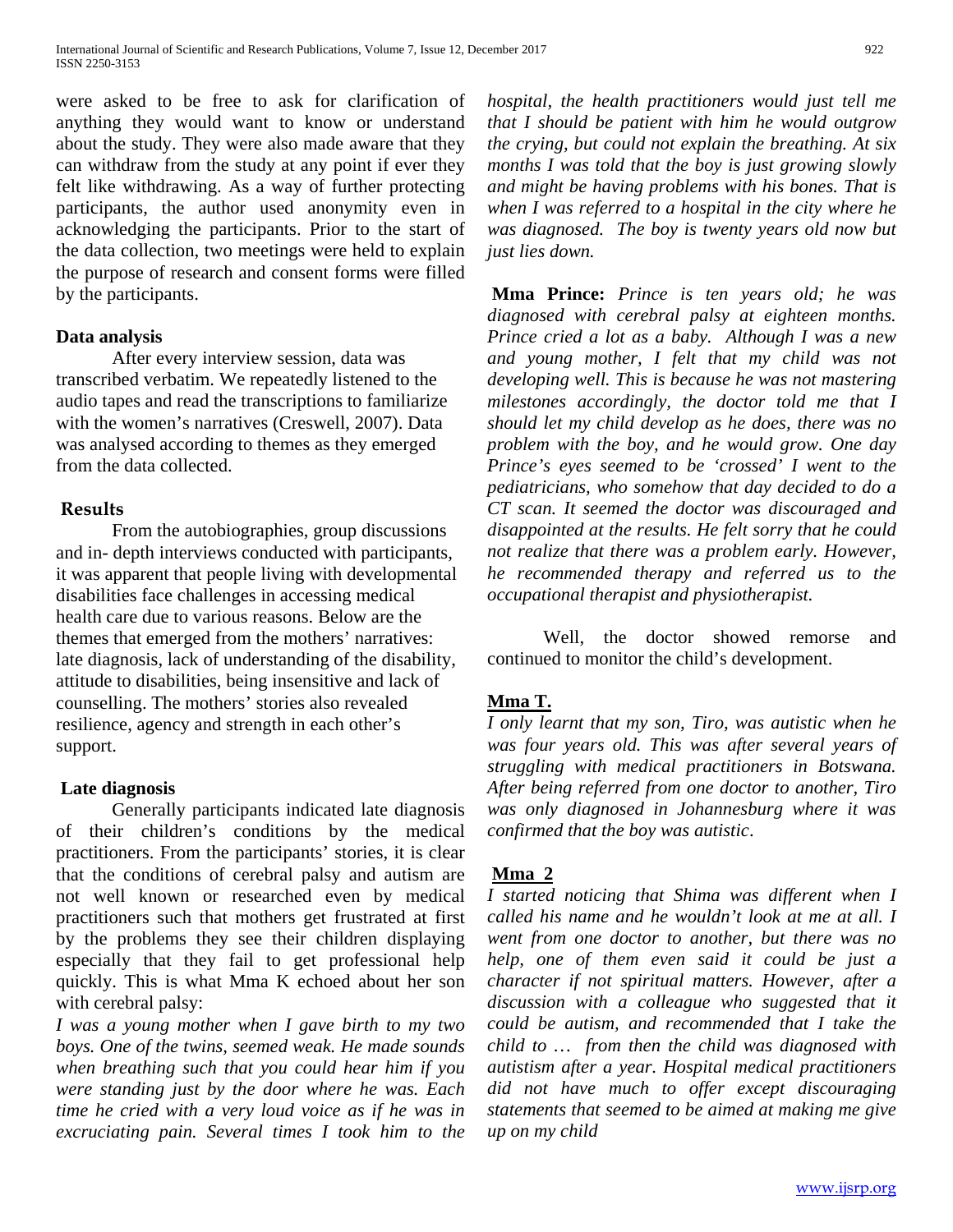#### **Disheartening revelations by medicals**

Some participants felt that the health practitioners were insensitive when giving them details of their diagnosis. This is what Mma Motho said:

*The doctor asked me if the baby cried at birth, and when I responded that the child did not cry the doctor just said; ...Mental Retardation! (sounding like a judge passing judgement at a court of law). There is not much to be done to help this boy, he will grow into just a cabbage; ……. by this I mean he is not a normal baby and might not live longer than five years at most. The doctor was so hard I thought, he continued to tell us that …in fact in other countries, if it is diagnosed early this child could have been aborted, there is just no help for him. I later learnt that my son's condition is cerebral palsy after seeking for help from other private medical practitioners. My son is now 18 years old and has never walked nor talked.*

Mma Rosa: *My eight years old daughter Rose has cerebral palsy. When she was born, the medical practitioners told me she was not going to live longer because she is abnormal. I was told that due to my thin frame, my daughter's core muscles and bones are damaged. I was told that the child will be nothing but a vegetable. The term of vegetative babies was familiar therefore I cried bitterly. The medical practitioner further told me that it was going to be a struggle to raise her because she was not going to grow like a normal child and there is no cure for her condition.*

#### **Discriminatory tendencies**

Mothers' narratives revealed discriminatory tendencies by health care workers in some instances. This is what some of them said:

# Mma Prince

*Prince had a descendent testicle at one point which was only discovered at seven years. He was referred to a surgeon and this is what the surgeon said; He is not going to marry, he is not going to give you grandchildren…why make him go through this unnecessary pain… is he your only child? If so where is your husband, why don't you talk to him so that you make another baby who can give you*  *grandchildren?... I will not operate this boy and put his life at risk, …… yes.*

 *I hear your fear of possibilities of him developing testes cancer, but we can monitor it every year than risk his life. Probability is high that he will not have cancer and might not live longer for the testicle to reach a cancerous stage……*

# **MmaBino**

*I used to put this boy in a wheel burrow to transport him to the hospital for therapy, but nowadays he is too heavy for me because he is growing. I try to tell the nurses but they tell me that they are only nurses but not transport officers… this is what one of them said; mma you need to try your best to bring him for therapy, the hospital does not have enough transport to cater for all patients so you too should try….*

# **Resilience**

Mothers revealed that they use different strategies to cope with their situations of caring for children with developmental disabilities. Some of them revealed spirituality as a cornerstone of their strengths while others revealed that hearing and reading other people's stories gave them courage. The mothers also revealed that internet is a very good tool they use for information. This is what some of the mother's said:

# **Mother 1**

*I constantly observe him, and seek information online and anywhere else just to understand my child. This has helped a lot. My son is strong, he used to have breathing and constipation, I try my best to manage this through diet and it is like each day I discover new ways on how I can help my child. Although he lives with this disability I thank God that through my mother's help, his brother and my constant search for information, my son has lived and is still going strong contrary to what the doctor had told us. Mogomotsi's strength has replaced sadness and sorrow in me/us with courage. I try my best once in a while to reach out with motivation whenever I hear or learn that someone has a child with cerebral palsy. I know hospitals can somehow kill one's emotions*.

While some health workers have shown unkind and discriminatory attitudes, there are those who go an extra mile to support partly because of their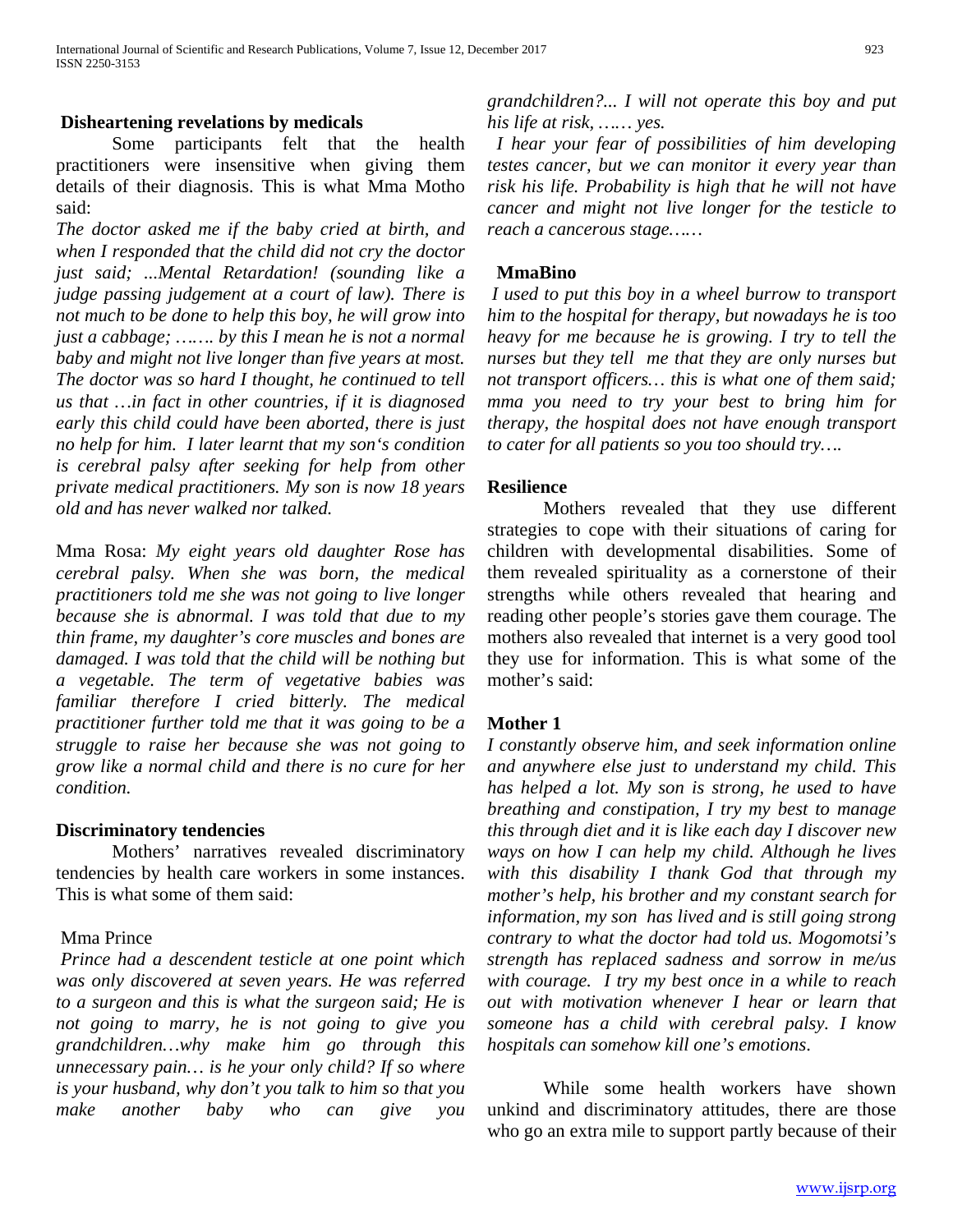knowledge of the condition or passion for children. One mother revealed that while one surgeon at a local hospital viewed the child as fragile and asexual, other health care professionals at a hospital outside the country found it necessary for the child's undescended testicle to be corrected. She further confirmed that the boy's operation was successful and other surgeries will be done to help improve his gait.

# **Seeing a gem in my child kept me going**

Research Question 2: How do the mothers of these children mould the gem they see in their children despite their experiences and challenges?

The mothers' stories revealed that despite the challenges and discouraging statements they receive about the conditions of their children with cerebral palsy and autism the mothers do not give up but rather continuously find ways on how to assist their children grow. This is what the mothers said:

# **Mother 2 Autism**

Gladys said she started seeing different people and did her own research on ways in which she could control autism.

*"I realised that it is a normal condition, and children with autism and neuro-developmental disorders need special care facilities that can help them develop at their own pace," she said.*

# *Another mother said*

*Since I took my child to a private centre for rehabilitation here in Gaborone, my child has improved, she has now mastered toilet training and enjoys swimming.*

*……….proper facilities will help many parents with children with the same needs as it is not every day care centre that can help provide for these children.*

*Another mother said: contrary to the 'cabbage picture' I was given at the hospital few years ago, my child's condition has improved a lot as he now responds more to questions and can play with other children. There are still some challenges though.*

The same was echoed by the mother of another eight years old girl as she shared how they, as a family, continue to see improvement and great developments in their daughter's life.

*Our commitment to finding out as much as we can about Chendzi's condition has helped us see her progress into a beautiful girl who is now improved a lot in social skills. From a vegetable we were told our daughter was going to be, we have a lovely girl, who enjoys singing, colouring and trying house activities. Chendzi enjoys some computer games… and we look at her and appreciate God.*

*Indeed it is a lot of work to raise a child with autism, but it is a lot of work to raise any other child if one is to appreciate the differences our children are born with. To us, Chendzi is such a joy to have, we chose not to be disgruntled by the medical practitioners' stories but to continuously educate ourselves. We are now able to share and encourage other parents who find themselves having to raise a child of whatsoever condition.* 

# **Learning from others**

*One day a colleague told me about sports as therapeutic to children with cerebral palsy. I shared with other mothers and we invited the colleague to give us a presentation. His presentation was lively during one of our tea meetings, we saw children like ours in other countries such as Brazil and United States of America swimming and playing other sports activities. We did not waste time but agreed with the centre where our children go for stimulation to engage a swimming teacher. Since then children swim, Prince loves water and is now able to swim. He has now been nicknamed the big fish both at home and school referring to the skill he portrays in the water.*

*After swimming Prince enjoys a peaceful sleep which is sometimes difficult for him. Prince wakes up a more calm and rested boy after the sleep.*

*I always look forward to his swimming session*…

**From 'abnormal and not worth spending on' to a football star**.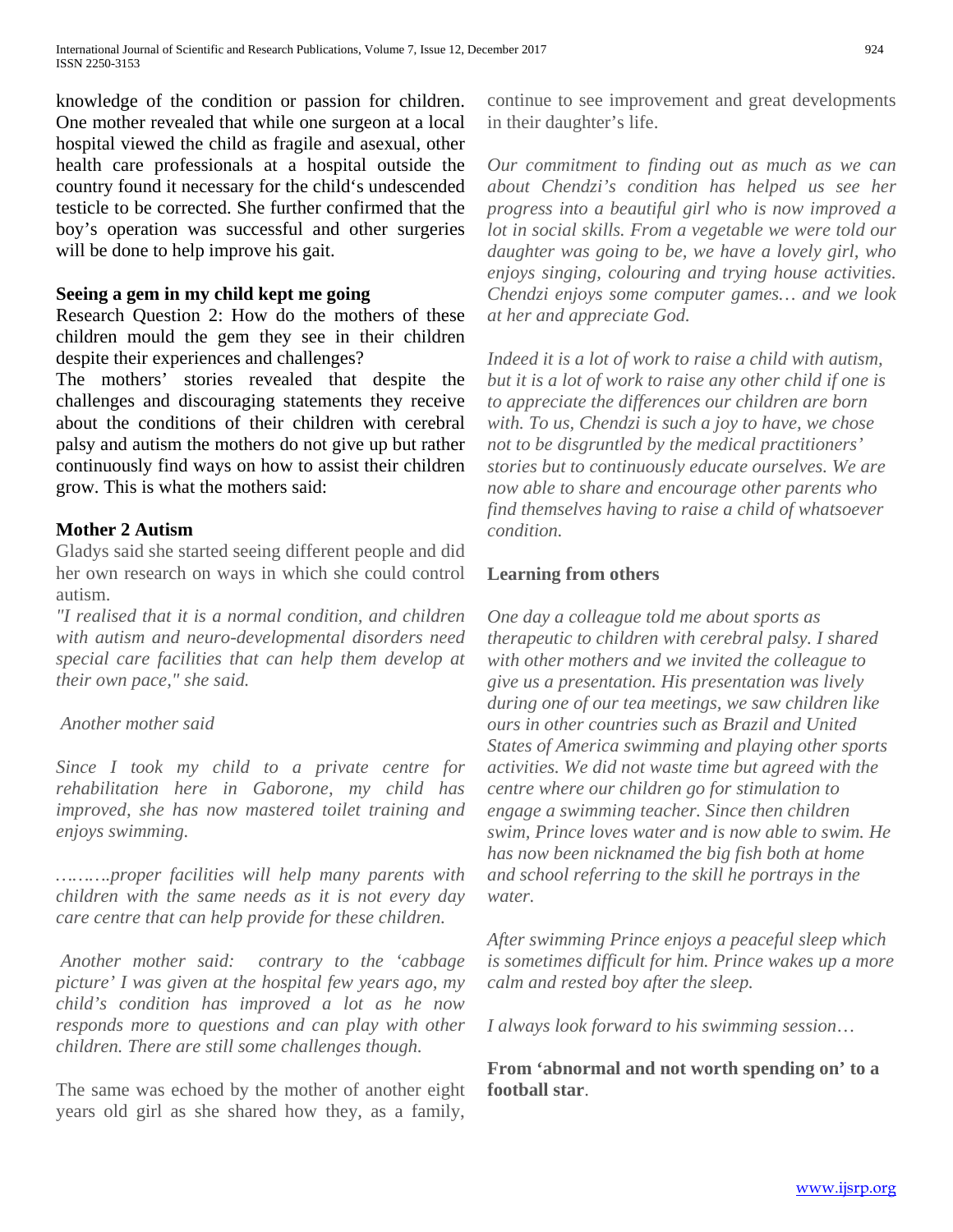*My son is going to be a great footballer. Autism does not always follow him wherever he is, it's not even a death sentence like the picture the medics gave. After sharing with other parents from our group, reading online stories with the help of occupational therapist routine activities have been drawn and this has made Nyaladzo stable. When it's his time to play football, you just cannot put him off it. I have made a mini field with goal posts for him in the yard, he enjoys kicking the ball and making sure he has scored. Whenever he scores it is victory we all have to celebrate.*

To every mother the life brought to earth is such a precious stone that needs to be dusted, refined and continuously shined to achieve its uttermost beauty.

# **Discussion**

The findings of this study have revealed that mothers of children with disabilities face challenges that partly emanate from the marginalized position of persons living with disabilities in general. The revelations confirm Groce's, (2013) and World Health Organization, (2007) studies which were not specifically based on Botswana but yielded similar results. In addition, late diagnoses and lack of understanding of developmental disabilities have also been observed as a problem in other studies done in and outside Africa (Krahn, Hammond & Turner, 2005). Studies that focused on Cerebral Palsy in Africa also revealed that there is inadequate knowledge of the disability and lack of appropriate resources that could improve the lives of the children and their caregivers.

This study also found that mothers are sometimes met by harsh words and insensitivity from health care workers that most likely emanates from negative attitudes towards disabilities. For example, the statement by the surgeon that a child with Developmental disability does not need corrective surgery for undescended testes clearly indicates discrimination and devaluing of persons with disabilities. Moreover, these findings revealed the often held assumptions that persons with disabilities are asexual and fragile, hence in most cases they are even left out in most of the health campaigns. Furthermore mothers of children with developmental disabilities are challenged by their marginalized position of women in the society and the fact that they

have children with disabilities. This puts them in a precarious position where they are not able to assist their children adequately because of lack of support and discouragements by health workers.

Although mothers and their children face challenges, the study also revealed that these mothers actively try their best to help their children with disabilities. Through learning from each other and using internet and searching for information, mothers to a certain extent, play a critical role in helping improve the lives of their children.

Therefore, persons with disabilities especially intellectual disability are deemed fragile and asexual. Krahn, Hammond and Turner, (2005), documented health disparities between general population and people with disabilities. People with ID have been considered useless, unworthy of finding solutions for, because sometimes they are believed to be never going to heal but going to die quickly. The analysis also reveals that often times, people with disability are considered to be too fragile. This particular group is also side-lined or is hardly considered in health campaigns that include cancer screening and other health campaigns. In another study, Groce, (2013) argued that people with disabilities are rarely mentioned in HIV/AIDS campaigns and other related issues, and this is because they are considered to be asexual. This poses a health risk for this already marginalized people because studies show that they are not immune to HIV/AIDS, cancer and other diseases. This is because despite their condition of disability, they are normal and function like their non– disabled peers. The environment therefore creates problems for them and structures in place which are created by the so called normal.

However, in this case, the perseverance of the mothers to achieve the shine they desired from the forgotten gems, show resilience and agency. Despite that sometimes mothers of children with developmental disabilities encounter inadequate assistance and negativity by health care workers, mothers of children with disabilities in this study showed resilience. They stood up for their children by finding more information, in whatever possible way they could to educate themselves. The mothers' resilience is revealed as a strength that leads to improved health outcomes and longer lifetimes of their children.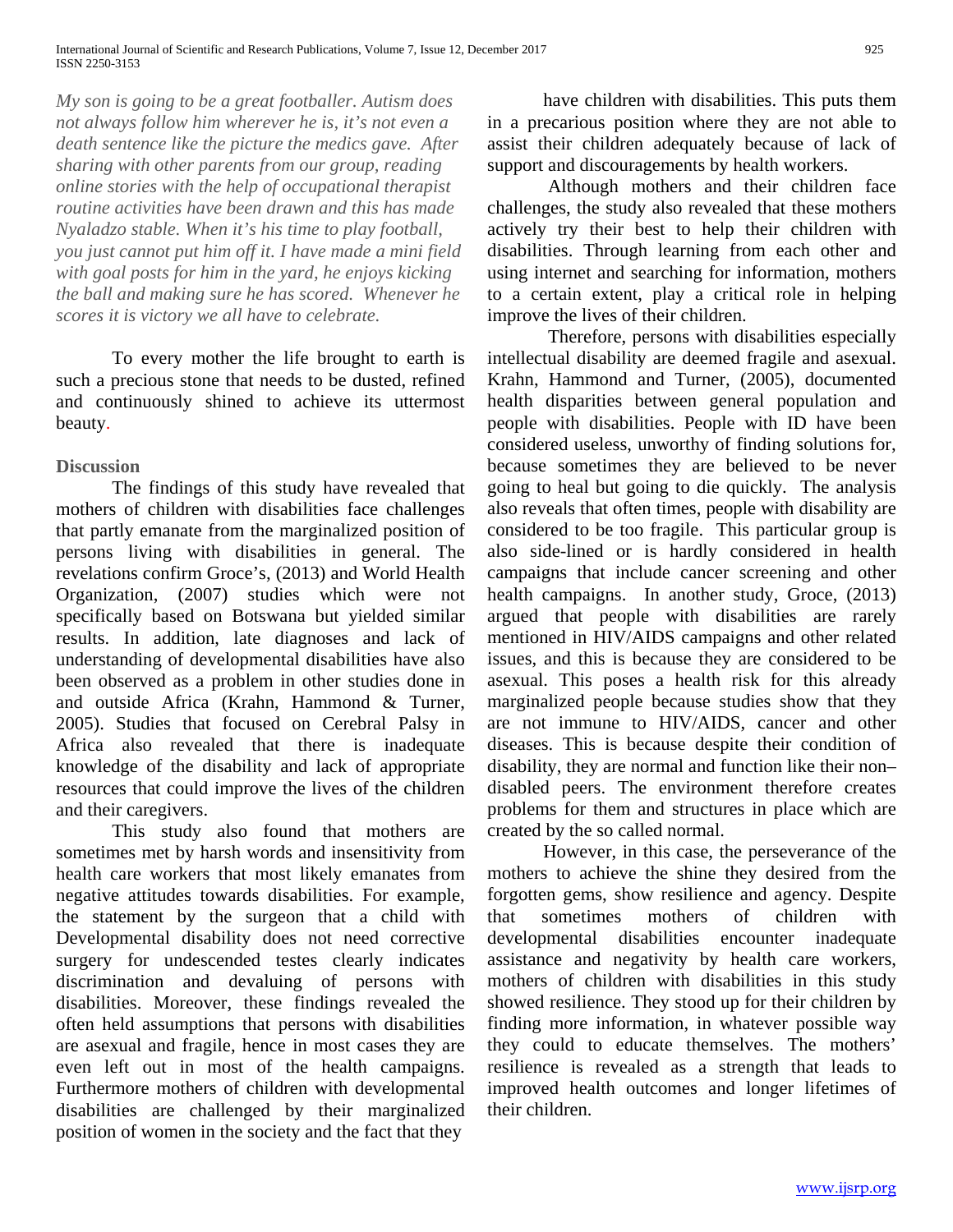#### **Conclusion and recommendations**

Generally the mothers' stories have revealed late diagnoses and inadequate knowledge of Developmental disabilities by the health workers. In addition, discriminatory tendencies were also revealed which also show ignorance and/or cultural and negative assumptions about disabilities by health workers. In order to improve the services for children with intellectual disabilities, mothers' experiences should be heard and taken into consideration as the mouthpiece for their children who in most cases cannot communicate their experiences. Therefore, it is imperative that studies be conducted on the experiences of the information and solution seeking mothers of children with developmental disabilities with reference to health care. There is also need for public education on developmental disabilities. The study also revealed that where health care workers are supportive and understand developmental disabilities, mothers were able to access the limited resources that they were advised to use and they found that revealing.